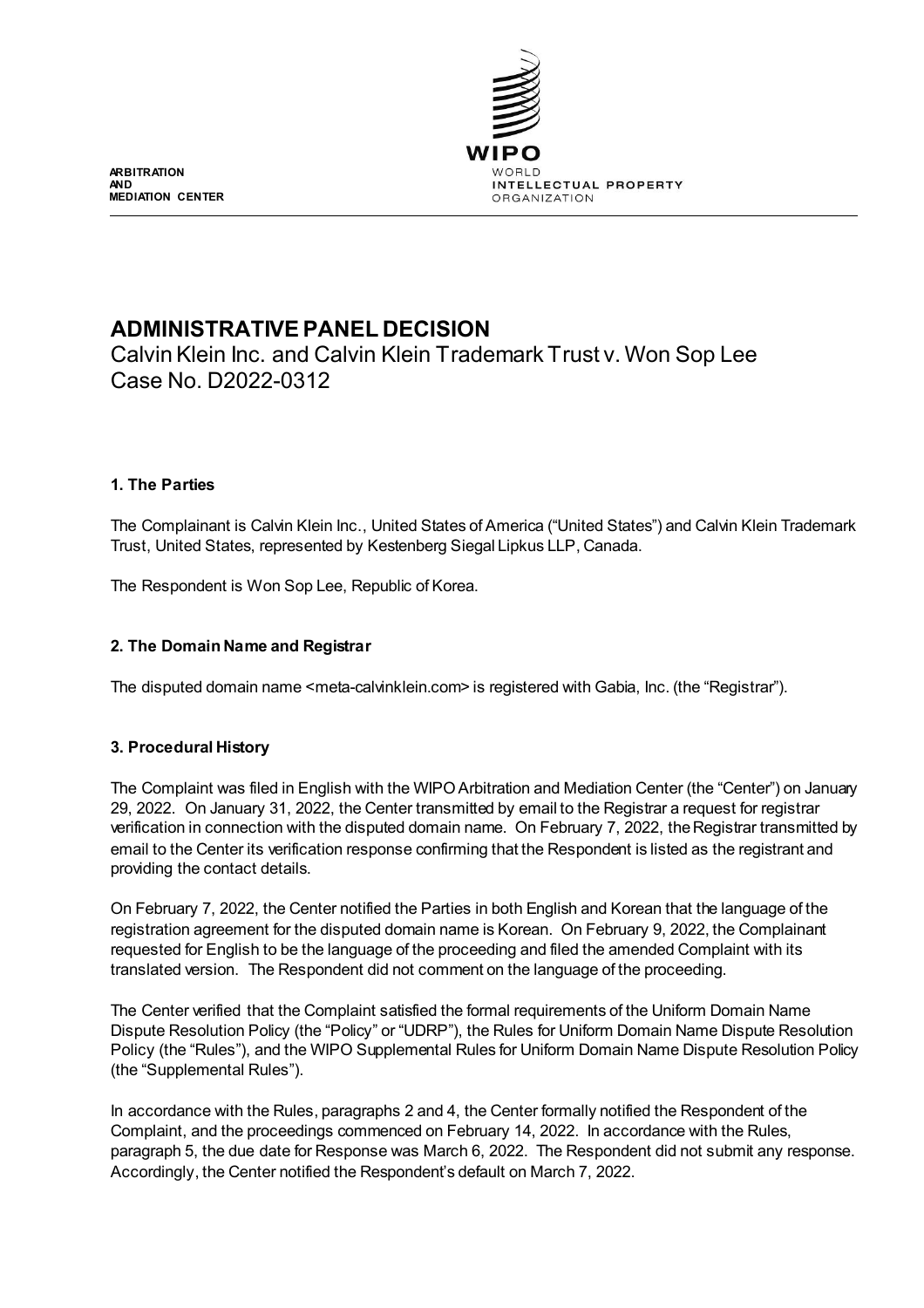The Center appointed Moonchul Chang as the sole panelist in this matter on March 16, 2022. The Panel finds that it was properly constituted. The Panel has submitted the Statement of Acceptance and Declaration of Impartiality and Independence, as required by the Center to ensure compliance with the Rules, paragraph 7.

#### **4. Factual Background**

The Complainant has been engaged in the production, sale and licensing of men's and women's apparel, fragrances, accessories, and footwear, among other things, all in association with one or more of the Calvin Klein intellectual properties.

Since 1968, the Complainant has used and registered its marks in the United States and throughout the world. In the United States, the Complainant owns Registration No. 1,633,261 (registered January 29, 1991) and 1,086,041 (registered February 21, 1978) for the CALVIN KLEIN trademark.

The Complainant is the owner of a number of domain name registrations which incorporate the CALVIN KLEIN trademark. These include <calvinklein.com>, <calvinkleinbags.com>, <calvinkleinunderwear.com>, <calvinkleinjeans.com>, and <calvinkleinfashion.com>. These domain names were registered and used long before the registration of the disputed domain names and are used to promote and sell the Complainant's CALVIN KLEIN-branded products.

According to the publicly available Whols information, the disputed domain name <meta-calvinklein.com> was registered on November 12, 2021. The disputed domain name is currently inactive.

#### **5. Parties' Contentions**

#### **A. Complainant**

The Complainant contends that:

(a) The disputed domain name is identical or confusingly similar to its trademark. The disputed domain name incorporates the Complainant's trademark CALVIN KLEIN in its entirety. The addition of the term "meta" in the disputed domain name would not prevent a finding of the confusing similarity. The use of the term "meta" is relevant because Mark Zuckerberg announced on October 28, 2021, the introduction of his new company name, Meta, and its focus on the metaverse.

(b) The Respondent has no rights or legitimate interests in the disputed domain name. The Complainant has neither authorized nor given its consent to the Respondent to register or use the disputed domain name. The Respondent has no proprietary rights or legitimate interests in the CALVIN KLEIN mark and the Respondent has not used the disputed domain name in connection with a *bona fide* offering of goods or services or a legitimate noncommercial or fair use. The disputed domain name is currently inactive. In addition, the Respondent has never been commonly known by the disputed domain name.

(c) The disputed domain name was registered and is being used in bad faith.

First, the Respondent is diverting the Complainant's customers or potential customers seeking information about the Complainant to an inactive page of the Respondent. The disputed domain name can also divert Internet users to websites that the Respondent activates in the future without the Complainant's authorization.

Second, the disputed domain name is currently inactive. However, previous UDRP panels have held that the passive use may amount to bad faith.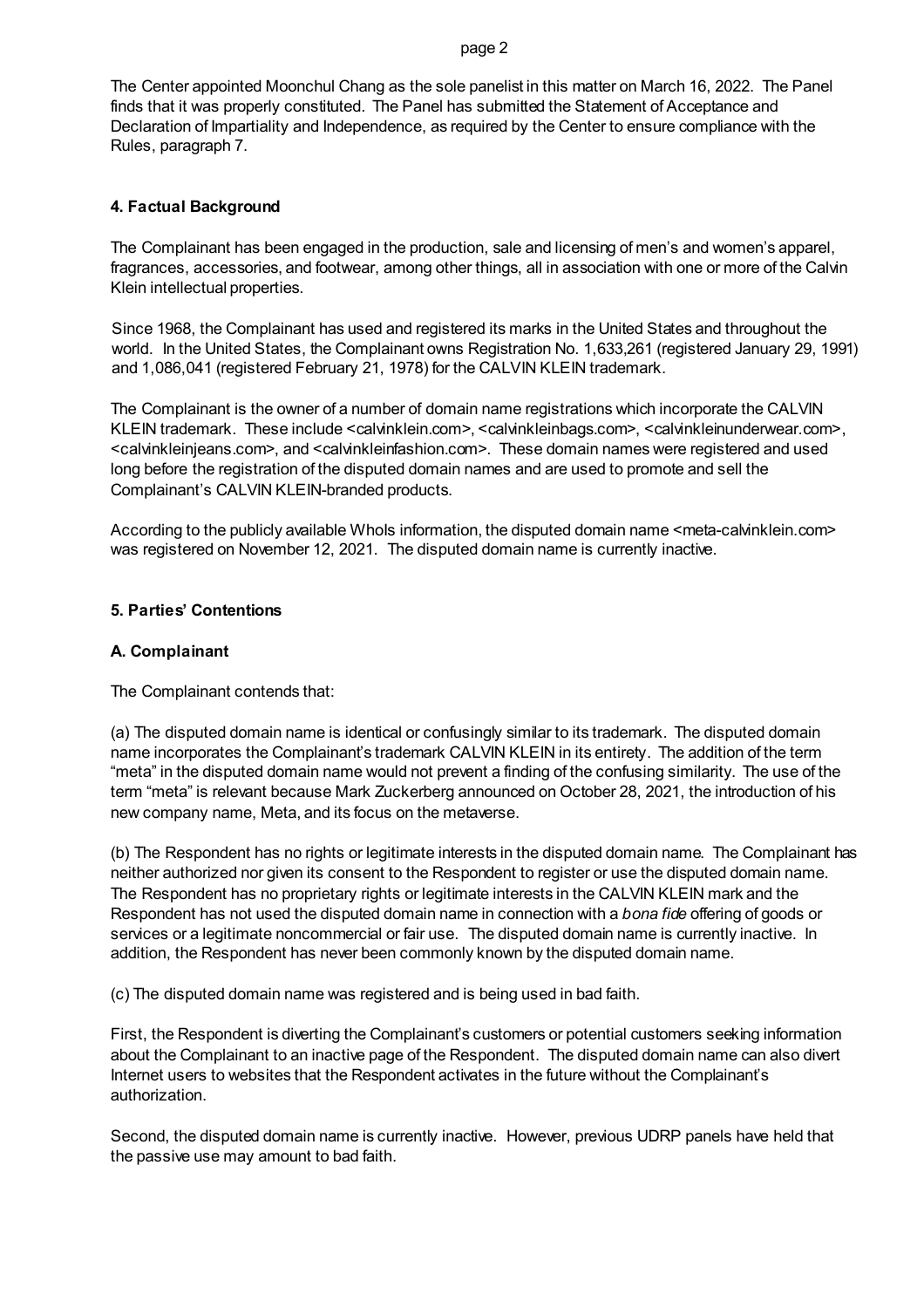Third, a reverse WhoIs search indicates that around November, 2021, approximately 207 domain names were registered by and/or in association with the Respondent's email address. Many of these domain names feature "meta" and share the same Registrar, Gabia, Inc.

Further, the Respondent intended to use the CALVIN KLEIN trademark in association with the purported interests generated from "meta" announcement on October 28, 2021.

Fourth, although the Complainant delivered a cease and desist letter to the Respondent via email on January 14, 2022, no response was received by the Complainant.

Finally, the Respondent is diverting Internet traffic to its own webpage that is inactive, taking advantage of the goodwill associated with the Complainant. Otherwise the Respondent's registration of the disputed domain name was solely done to prevent the Complainant from registering it and was acquired for the purpose of selling the disputed domain name for valuable consideration in excess of any out-of-pocket expenses and/or in attempt to generate financial gain by creating of confusion with the Complainant's mark.

# **B. Respondent**

The Respondent did not reply to the Complainant's contentions.

# **6. Discussion and Findings**

# **6.1. Preliminary Issue: Language of Proceedings**

According to paragraph 11 of the Rules, the language of the administrative proceeding shall be the language of the Registration Agreement unless the Panel determines otherwise or otherwise agreed to by the Parties. In this present case, the Registrar confirmed that the language of the Registration Agreement for the disputed domain name is Korean. However, the Complaint was filed in English.

The Complainant requests that the language of proceeding be English for the following reasons. The Respondent appears to be a Korean individual, however the disputed domain name includes CALVIN KLEIN in Latin characters and the English word "meta". There is no Korean script featured in the disputed domain name.

Here, the Panel observes that the Center, for its part, has communicated with the Parties in a bilingual manner in both English and Korean concerning all of the various steps and requirements thus far in the administrative proceeding. However, the Respondent has not responded to the issue of the language of the proceeding. The spirit of paragraph 11 of the Rules is to ensure fairness in the selection of the language of the proceeding by giving full consideration, *inter alia*, to the Parties' level of comfort with each language, expenses to be incurred, and possibility of delay in the proceeding in the event translations are required and other relevant factors. The Panel would have accepted a Response in either English or Korean, but none was submitted. In consideration of the above circumstances and in the interest of fairness to both Parties, the Panel concludes, in view of all of the above, that it accepts the Complaint in English, and that it will render this Decision in English.

# **6.2. Substantive Issues**

Under paragraph 4(a) of the Policy, the Complainant must demonstrate that the three elements enumerated in paragraph 4(a) of the Policy have been satisfied. These elements are that:

(i) the disputed domain name is identical or confusingly similar to the Complainant's trademark or service mark; and

(ii) the Respondent has no rights or legitimate interests in respect of the disputed domain name; and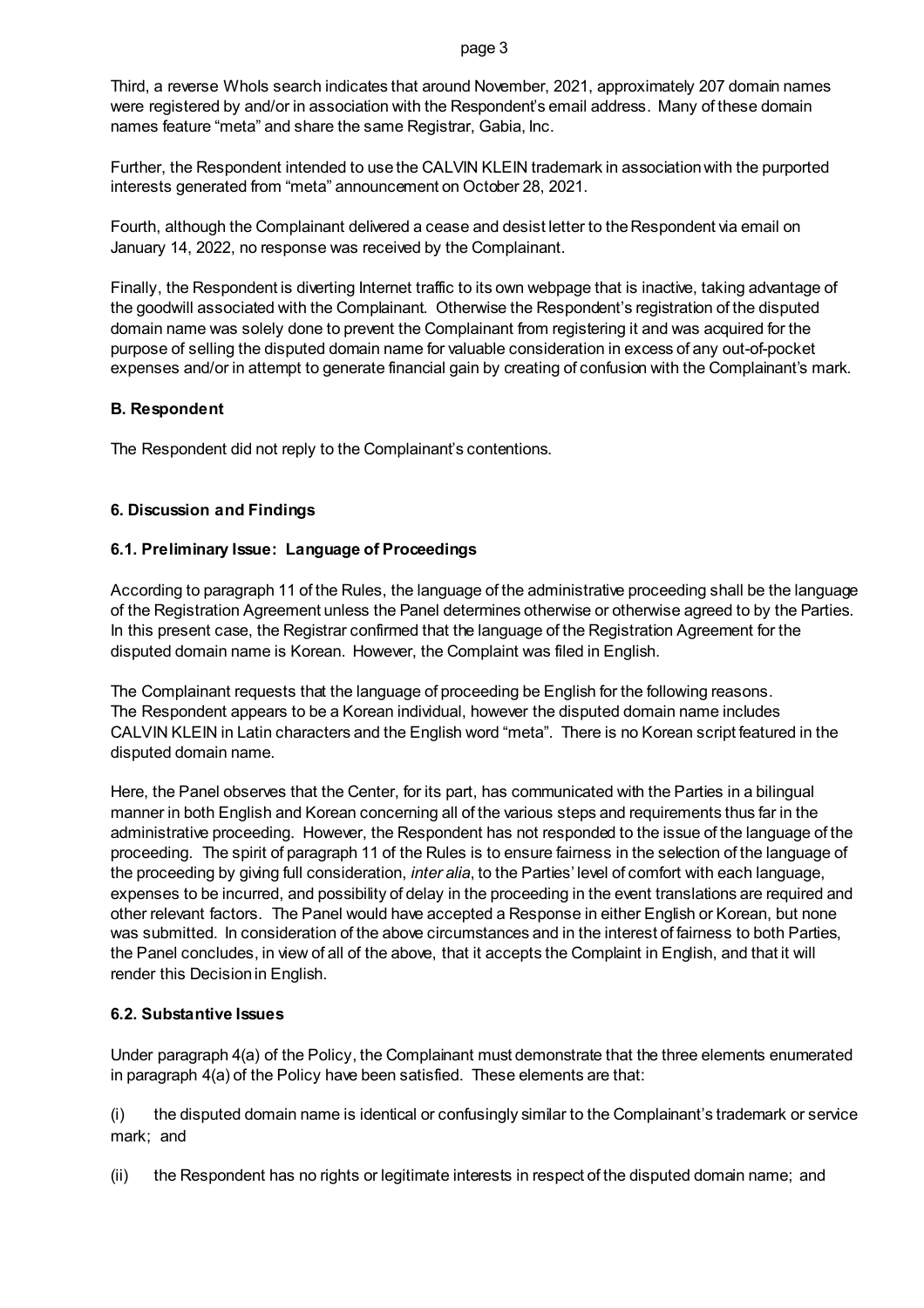(iii) the disputed domain name has been registered and is being used in bad faith.

# **A. Identical or Confusingly Similar**

The disputed domain name includes the Complainant's trademark CALVIN KLEIN in its entirety together with addition of a term "meta". The Panel's assessment of identity or confusing similarity involves a straightforward comparison between the disputed domain name and the textual components of the relevant mark. Adding such term does not prevent a finding of confusing similarity and does not change the overall impression of the disputed domain name as being confusingly similar to the Complainant's trademark. (Section 1.8 of the WIPO Overview of WIPO Panel Views on Selected UDRP Questions, Third Edition (["WIPO Overview 3.0"](https://www.wipo.int/amc/en/domains/search/overview3.0/))).

Numerous UDRP panels have held that where a domain name incorporates a complainant's trademark in its entirety, or where at least a dominant feature of the relevant mark is recognizable in the domain name, it is sufficient to consider the domain name "confusingly similar" to that mark within the meaning of the Policy. (Section 1.7 o[f WIPO Overview 3.0\)](https://www.wipo.int/amc/en/domains/search/overview3.0/). In addition, the generic Top-Level Domain ("gTLD") ".com" can be disregarded under the confusing similarity test. (Section 1.11.1[, WIPO Overview 3.0\)](https://www.wipo.int/amc/en/domains/search/overview3.0/).

Accordingly, the Panel finds that the first element under paragraph 4(a) of the Policy has been met by the Complainant.

# **B. Rights or Legitimate Interests**

Under paragraph 4(a)(ii) of the Policy, the overall burden of proof is on the Complainant. However, once the Complainant presents a *prima facie* case that the Respondent has no rights or legitimate interests in the disputed domain name, the burden of production of evidence shifts to the Respondent. (Section 2.1 of [WIPO Overview 3.0\)](https://www.wipo.int/amc/en/domains/search/overview3.0/).

Firstly, the Complainant contends that it has never authorized or licensed the Respondent to use the Complainant's trademark CALVIN KLEIN or to register any domain names incorporating it and that the Respondent has used the Complainant's trademark without permission of the Complainant. On the other hand, the Respondent did not reply to the Complaint. Currently the disputed domain name is inactive.

Secondly, the Complainant contends that the Respondent is not using the disputed domain name in connection with a *bona fide* offering of goods or services. In the meantime, the Respondent failed to come forward with any appropriate allegations or evidence that might demonstrate its rights or legitimate interests in the disputed domain name to rebut the Complainant's *prima facie* case.

Thirdly, there is no evidence presented to the Panel that the Respondent has used, or has made demonstrable preparations to use, the disputed domain name in connection with a *bona fide* offering of goods or services or is making a legitimate noncommercial or fair use of the disputed domain name. In addition, there is no evidence to suggest that the Respondent has been commonly known by the disputed domain name.

In the consideration of the above circumstances the Panel finds that the Complainant has made out a *prima facie* case and the Respondent failed to come forward with any appropriate evidence that might rebut the Complainant's *prima facie* case.

Accordingly, the Panel concludes that the Complainant has satisfied the second element under paragraph 4(a) of the Policy in the present case.

# **C. Registered and Used in Bad Faith**

Paragraph 4(a)(iii) of the Policy requires that the disputed domain name "has been registered and is being used in bad faith". Hence, the Complainant must establish both bad faith registration and bad faith use of